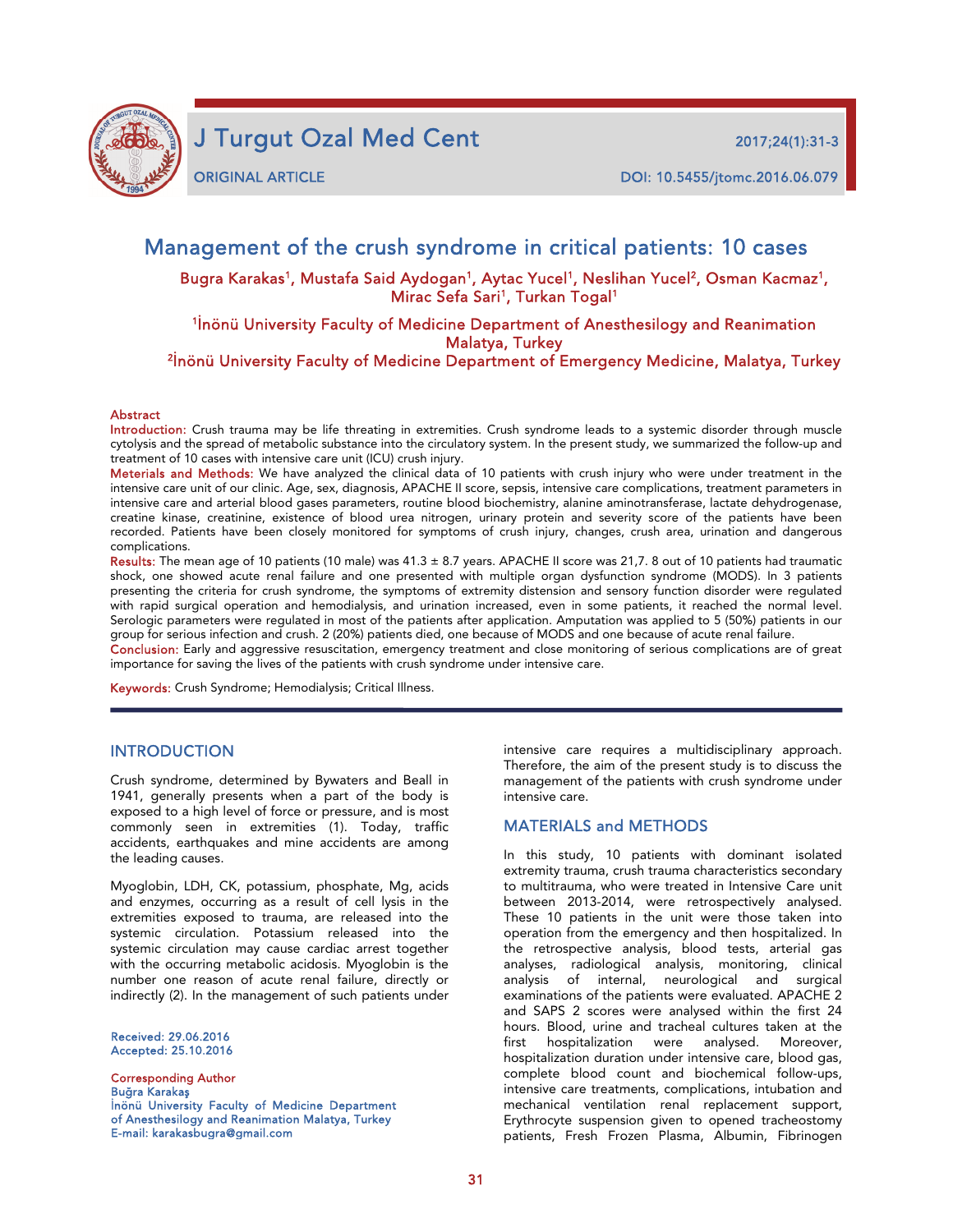replacement, antibiotherapy and prognosis were evaluated.

## **RESULTS**

The mean age of the 10 male patients were 41,3 (19-76). Mean body weight was 75,9 (57-91) kg. 7 patients experienced injury as a result of traffic accident in vehicle, and 3 patients as a result of traffic accident out of the vehicle. All patients had injuries and fractures in lower extremities. Totally 5 patients had leg amputation, and one of them was during the accident. Of the amputations, 3 were on the upper side of the knee and 2 were on the lower side of the knee. Only one of the patients had fasciotomy. The mean hospitalization duration under intensive care was 19,2 (3-68) days. 4 patients had tracheostomy opened. One of the patients did not need mechanic ventilation. 3 patients had hypertension as co-morbid disease. 3 sessions of hemofiltration was applied to one of the patients. The mean APACHE 2 score of the patients was recoded as 23,9 (9-37), while mean SAPS 2 score was 42,2 (17-71). Mean potassium value was measured as 3,9 (3,3-4,2), while mean phosphor value was 4,3 (6,6-3,2). Mean thrombocyte value of the patients was determined as 127500 (73000-153000). Totally, blood was injected to the patients from blood components; as 11 units of whole blood (WB), 125 units of erythrocyte suspension (ES), 81 units of fresh frozen plasma (FFP), 1 unit of thrombocyte apheresis; albumin 13500 ml and fibrinogen 20gr were also injected. Their distribution according to patients is shown in in the table (Table 1). 4 patients were discharged, 3 patients were transferred to orthopaedics, and 1 patient was transferred to plastics, while 2 patients died as a result of organ failure and acute renal failure.

### **DISCUSSION**

With the tissue damage during crush syndrome, renal blood stream decreases and if this decrease results in at glomerular filtration level, prerenal failure develops in the first place. Debridation of the wound occurred as a result of trauma develops as another problem, reperfusion damage, together with the decrease in the pressure and building up of blood in the tissue again. Myoglobin, LDH, CK, potassium, phosphate, Mg, acids and enzymes, occurring as a result of cell lysis in the extremities exposed to trauma, are released into the systemic circulation. Potassium released into the systemic circulation may increase the possibility of arrhythmia and cause cardiac arrest together with the occurring metabolic acidosis. Myoglobin is the number one reason of ARF, directly or indirectly (1). Free oxygen radicals bound to ferric ion as a result of persistence of renal ischaemia and haem metabolism cause cellular toxic damage. Moreover, these radicals and myoglobulin decrease the oxide amount and cause renal vasoconstriction. This, afterwards, leads to renal ischemic damage. As a result of impaired Na-K-ATPaz mechanism in damaged cells, myoglobin degradation products, lactic acid, uric acid, creatine kinase, aldolase and phosphate, calcium and potassium respectively get into circulations. All together, these physiopathological

changes result in acute tubular necrosis and acute renal failure. The development of acute renal failure was tried to be prevented with appropriate fluid treatment in all patients under intensive care. Urinations were monitored hourly. In diabetic patients, blood glucose was monitored and treated. Glucose insulin protocol was applied to hypercalcaemic patients  $(K^+> 6 \text{ mEql})$ , and hemofiltration (CVVH) treatment was applied to only one patient. Due to tissue factors arising from damaged muscular tissue and infection, common intravascular coagulopathy may develop. This, in turn, increases the weight of acute renal failure. Serum haptoglobulin binds myoglobin, however, bounding capacity ends when approximately 100 g muscular tissue dies. While myoglobin is directly filtered by kidneys, it damages capillary endothelium and causes volume loss. Precipitate occurring in distal tubule causes obstruction and leads to renal failure, which in turn, createshaemodialysis indication (2).

Clinical course is more complicated in the patients with crush syndrome compared to ARF caused by other reasons.In these patients, both surgical (for example, complications related to bleeding, trauma and operation) and medical (for example, infections, cardiac arrhythmia related to hyperpotassaemia and hypocalcaemia, other organ and system failures) complications cause high level of morbidity and mortality.Adverse prognostic indicators are argued to be present in hyperalbuminemia or hypoalbuminemia (3-5).

Patients with crush syndrome under intense care were reported to develop haematological complications.Among these complications, the most common is disseminated intravascular coagulation (DIC). develops only related to rhabdomyolysis; even it can be seen in the patients with very mild rhabdomyolysis. Secretion of thromboplastin from traumatized muscles probably remains in the pathogenesis of this complication. In this patient group quite prone to infection, sepsis has an important place among the factors stimulating DIC development (5-6). Even if DIC does not develop, the need for substantial transfusion of blood and blood components (Erythrocyte suspension, whole blood, human albumin, fibrinogen, thrombocyte apheresis and fresh frozen plasma) in the treatment underlines how frequent the haematological complications are during the clinical course.

Since head, neck or chest crush quickly results in death, after these traumas Crush syndrome is not quite seen. Only 10% of the patients with chest trauma can be associated with crush syndrome. However, crush substantially increases the number of respiratory tract complications. ARDS most frequently remains among these complications.The development of ARDS is one of the most critical pulmonary complications, and fat embolism may be added to it. Hypoxia, hypercarbia, tachycardia and petechia in chest and neck present with crush injury and long bone fractures.Thromboplastin oscillated from thrombocytes may trigger DIC and respiratory insufficiency. In elders and patients with coronary failure history, aggressive fluid treatment may lead to pulmonary oedema (7-8).